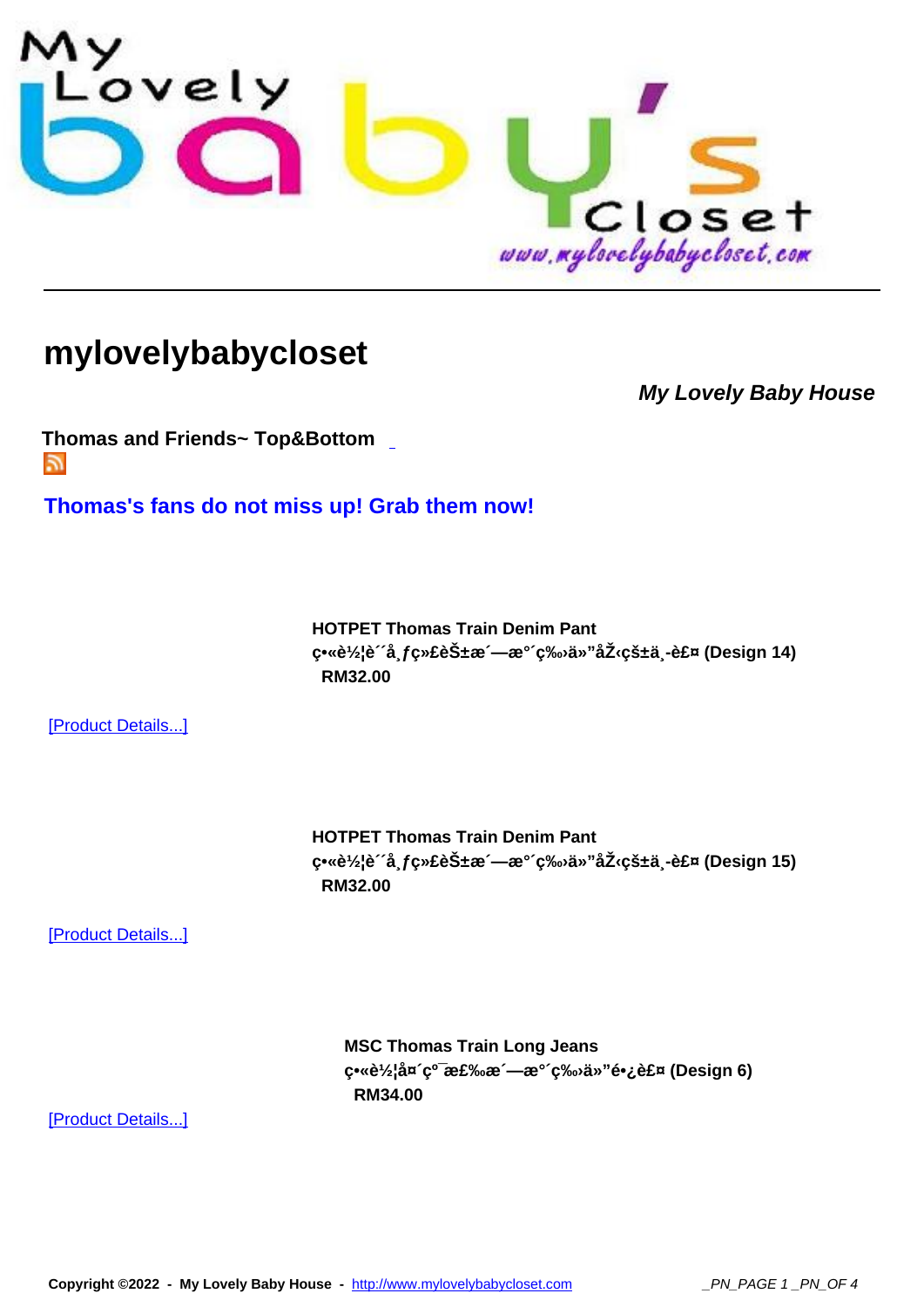(Pasign *i) او چې*«e»a¤ c»a» c»a» c  **RM34.00** 

[Product Details...]

**MSC Thomas Train Long Jeans**  $\mathbf{c} \cdot \mathbf{c} \cdot \mathbf{c}'$ a (Design 8)  **RM34.00** 

[Product Details...]

**NEXT Thomas Casual Wear/Sleepwear 2 Pcs Set** 红è‰<sup>2</sup>畫车头啰花é'^织家居套装  **RM26.00** 

[Product Details...]

**SCB Thomas Train Denim Pant**  $c$ <sup>•</sup>«è½lè ´å f绣花æ ´—æ° ´ç‰à»"åŽ cš±ä -裤 (Design 16)  **RM32.00** 

[Product Details...]

**SCB Thomas Train Long Jeans**  $\mathbf{S} \cdot \mathbf{S}$ ελίδα ζοταελώα - α<sup>ο ζοχ</sup>ω ä» "鷿裤 (Design 3)  **RM36.00** 

[Product Details...]

**SCB Thomas Train Long Jeans**  $c^{\bullet}$ «è¼å¤´ $c^{\sigma}$ 棉æ´—æ°´ $c^{\phi}$ Ȋ»"é $\epsilon$ ¿è£¤ (Design 4)  **RM40.00** 

[Product Details...]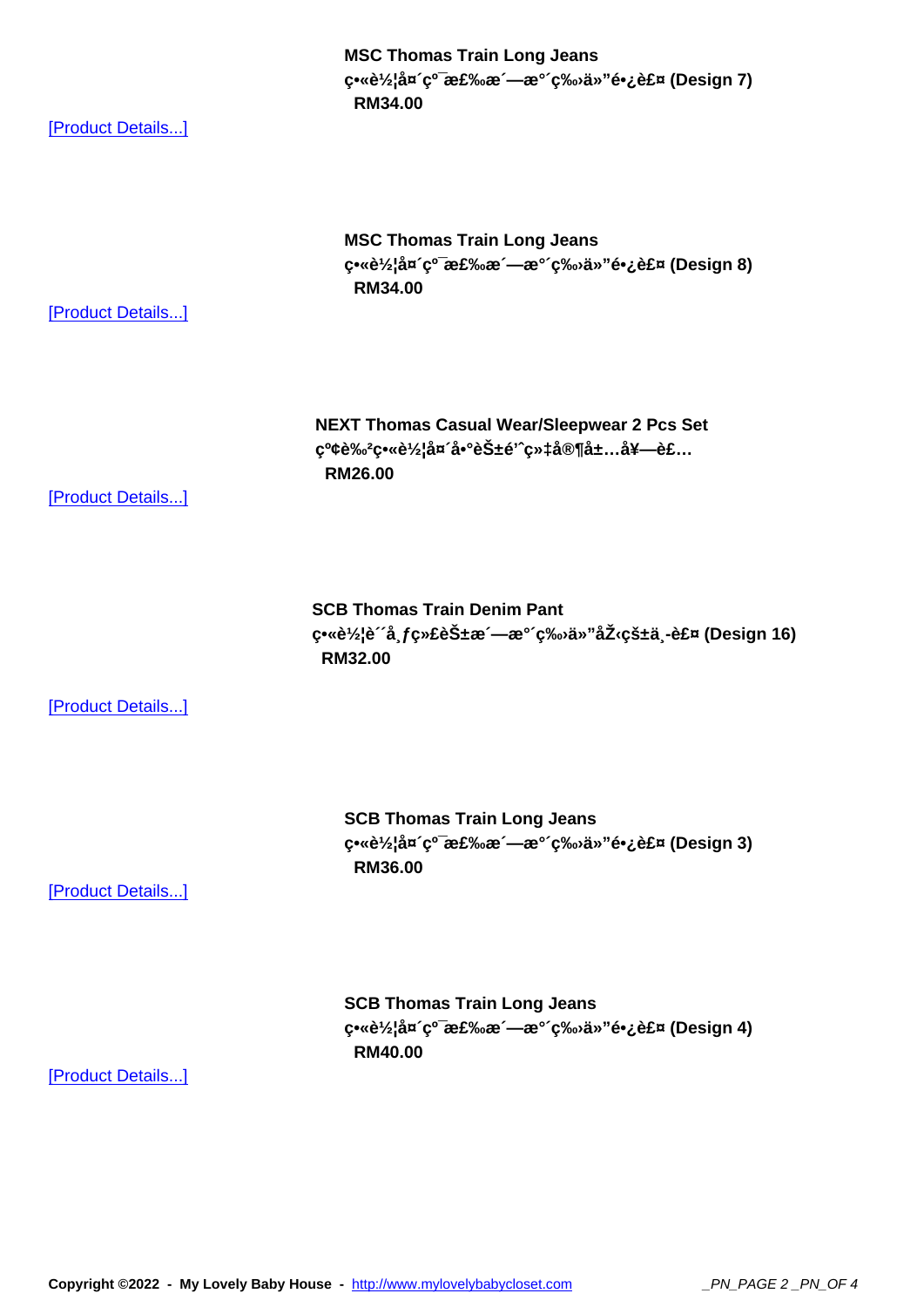erke½ia¤ ç° æ£‰æ —æ<sup>-</sup> ç‰≀a»<sup>..</sup>erخe±¤ (Design 5)  **RM40.00** 

[Product Details...]

**Thomas & Friends Blue Quarters Pant** 啡通è"•è‰<sup>2</sup>畫车头啰花ç<sup>o−</sup>棉æ∋圈ä¸-裤 (Design 12)  **RM26.00** 

[Product Details...]

**Thomas & Friends Blue Quarters Pant** 日啕å•j通è"•è‰<sup>2</sup>畫车头啰花ç<sup>o−</sup>棉毛圈ä¸-裤 (Design 7)  **RM26.00** 

[Product Details...]

[Product Details...]

Thomas & Friends Cartoon Tee ç•«è1/<sub>2</sub>lå•j通ä Šèj£ **(Design 19) RM21.00** 

Thomas & Friends Cartoon Tee ç<sup>•</sup>«è1/<sub>2</sub>¦å•¡é€šä¸Šè¡£ **(Design 29) RM18.00** 

[Product Details...]

Thomas & Friends Cartoon Tee c•«è1/<sub>2</sub>¦å•¡é€šä Šè¡£ **(Design 39) RM22.00** 

[Product Details...]